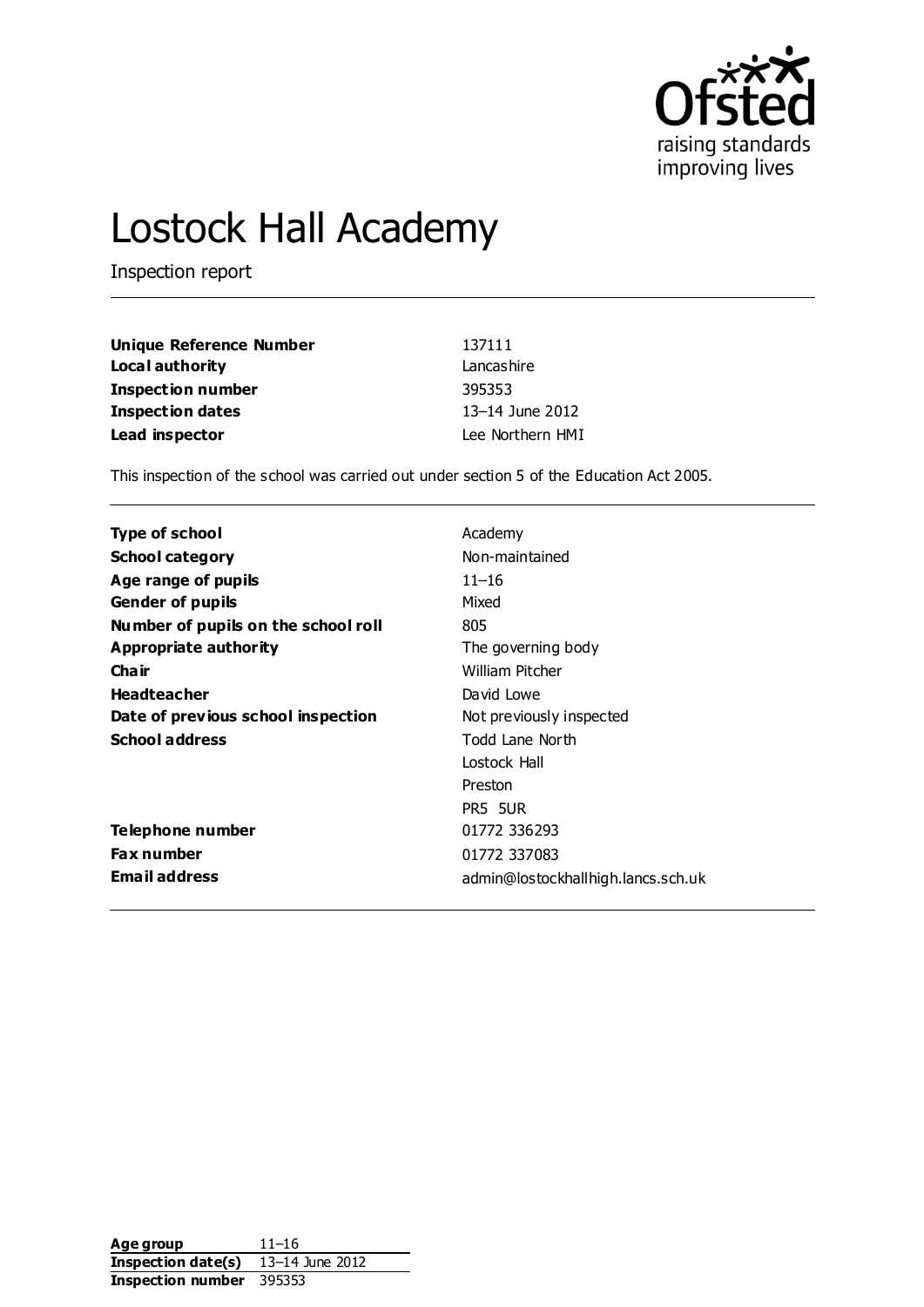

You can use Parent View to give Ofsted your opinion on your child's school. Ofsted will use the information parents and carers provide when deciding which schools to inspect and when.

You can also use Parent View to find out what other parents and carers think about schools in England. You can visit [www.parentview.ofsted.gov.uk,](../../../../lnorthern/AppData/Local/Microsoft/lnorthern/AppData/Local/Microsoft/lnorthern/AppData/Local/Microsoft/Windows/Temporary%20Internet%20Files/Content.IE5/QOIJOKAK/www.parentview.ofsted.gov.uk) or look for the link on the main Ofsted website: [www.ofsted.gov.uk](../../../../lnorthern/AppData/Local/Microsoft/lnorthern/AppData/Local/Microsoft/lnorthern/AppData/Local/Microsoft/Windows/Temporary%20Internet%20Files/Content.IE5/QOIJOKAK/www.ofsted.gov.uk)

The Office for Standards in Education, Children's Services and Skills (Ofsted) regulates and inspects to achieve excellence in the care of children and young people, and in education and skills for learners of all ages. It regulates and inspects childcare and children's social care, and inspects the Children and Family Court Advisory Support Service (Cafcass), schools, colleges, initial teacher training, work-based learning and skills training, adult and community learning, and education and training in prisons and other secure establishments. It assesses council children's services, and inspects services for looked after children, safeguarding and child protection.

Further copies of this report are obtainable from the school. Under the Education Act 2005, the school must provide a copy of this report free of charge to certain categories of people. A charge not exceeding the full cost of reproduction may be made for any other copies supplied.

If you would like a copy of this document in a different format, such as large print or Braille, please telephone 0300 123 4234, or email [enquiries@ofsted.gov.uk](mailto:enquiries@ofsted.gov.uk)

You may copy all or parts of this document for non-commercial purposes, as long as you give details of the source and date of publication and do not alter the information in any way.

To receive regular email alerts about new publications, including survey reports and school inspection reports, please visit our website and go to 'Subscribe'.

Piccadilly Gate Store Street Manchester M1 2WD

T: 0300 123 4234 Textphone: 0161 618 8524 [enquiries@ofsted.gov.uk](mailto:enquiries@ofsted.gov.uk) [www.ofsted.gov.uk](http://www.ofsted.gov.uk/)



© Crown copyright 2012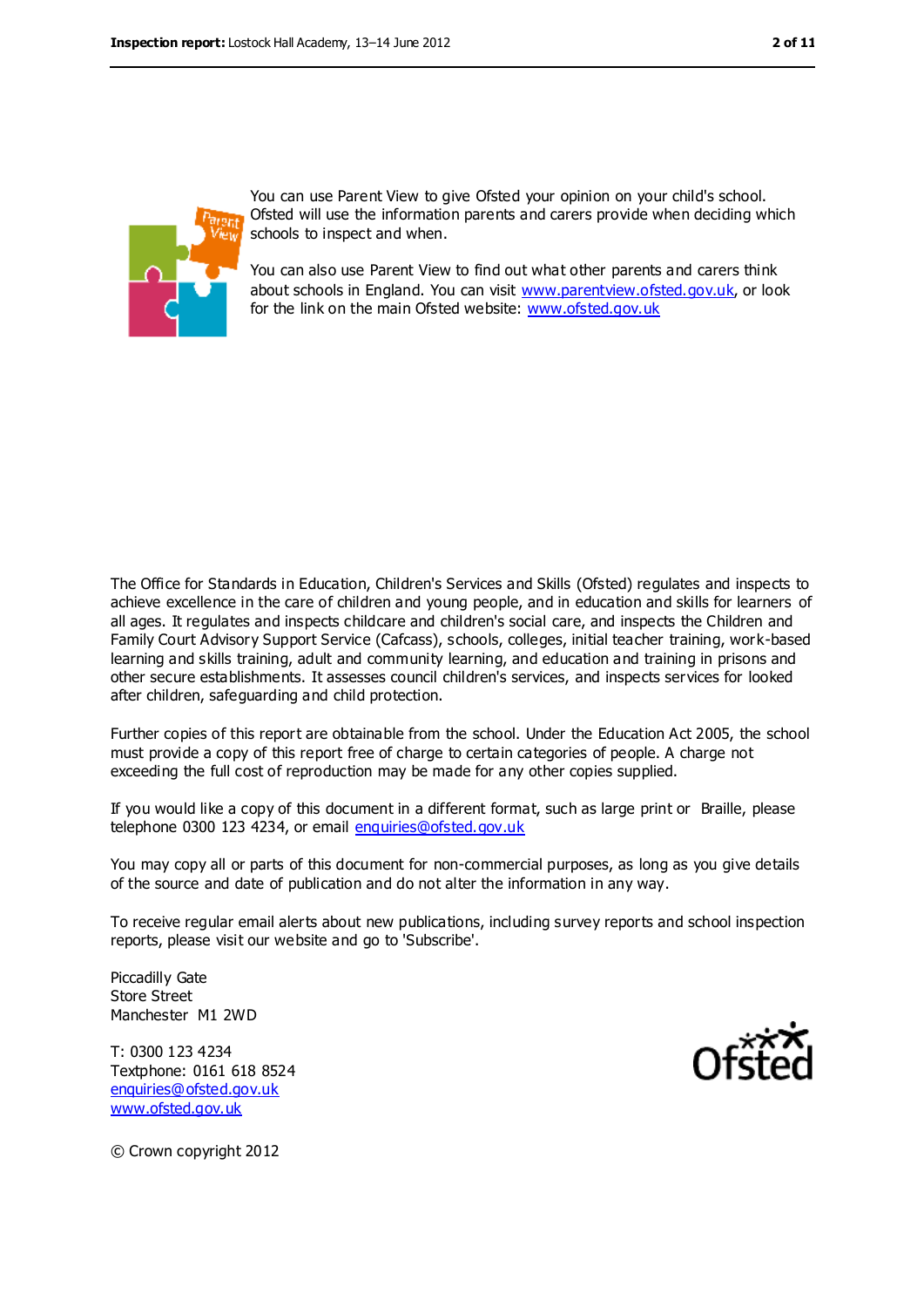## **Introduction**

Inspection team

Lee Northern Peter Mather

Her Majesty's Inspector Additional Inspector Kathleen Harris **Additional Inspector** Andrew Henderson **Additional Inspector** 

This inspection was carried out with two day's notice. The lead inspector looked at the online questionnaire (Parent View) in planning the inspection. Inspectors observed teaching and learning in 29 lessons, each taught by a different member of staff. Of these, six were observed jointly with managers from the academy. In addition, a number of short visits to lessons and registration sessions was conducted. Inspectors held meetings with groups of students, evaluated samples of students' work and also met with members of the governing body and with academy staff. They observed the academy's work, scrutinised a range of documentation and examined evaluations undertaken by the academy to ensure that it meets statutory requirements in relation to safeguarding. In addition, 374 questionnaires from parents and carers were scrutinised and inspectors also examined questionnaires returned by academy staff and those from a representative sample of students.

# **Information about the school**

Lostock Hall Academy is a smaller-than-average secondary academy and at the time of the previous inspection was known as Lostock Hall Community High School and Arts College. The proportion of students known to be eligible for free school meals is smaller than that seen nationally. Almost all students are of White British heritage and few students speak English as an additional language. The proportion of students with a statement of special educational needs or supported at School Action Plus is in line with the national average. The proportion of students entering or leaving the academy other than at the usual times is lower than the national average for secondary academies. The academy has specialist status for arts, mathematics and computing and converted to academy status in September 2011. It is also a National Support School.

The academy meets the government's current floor standard, which sets the minimum expectations for attainment and progress. It has gained a number of awards, including Artsmark Gold.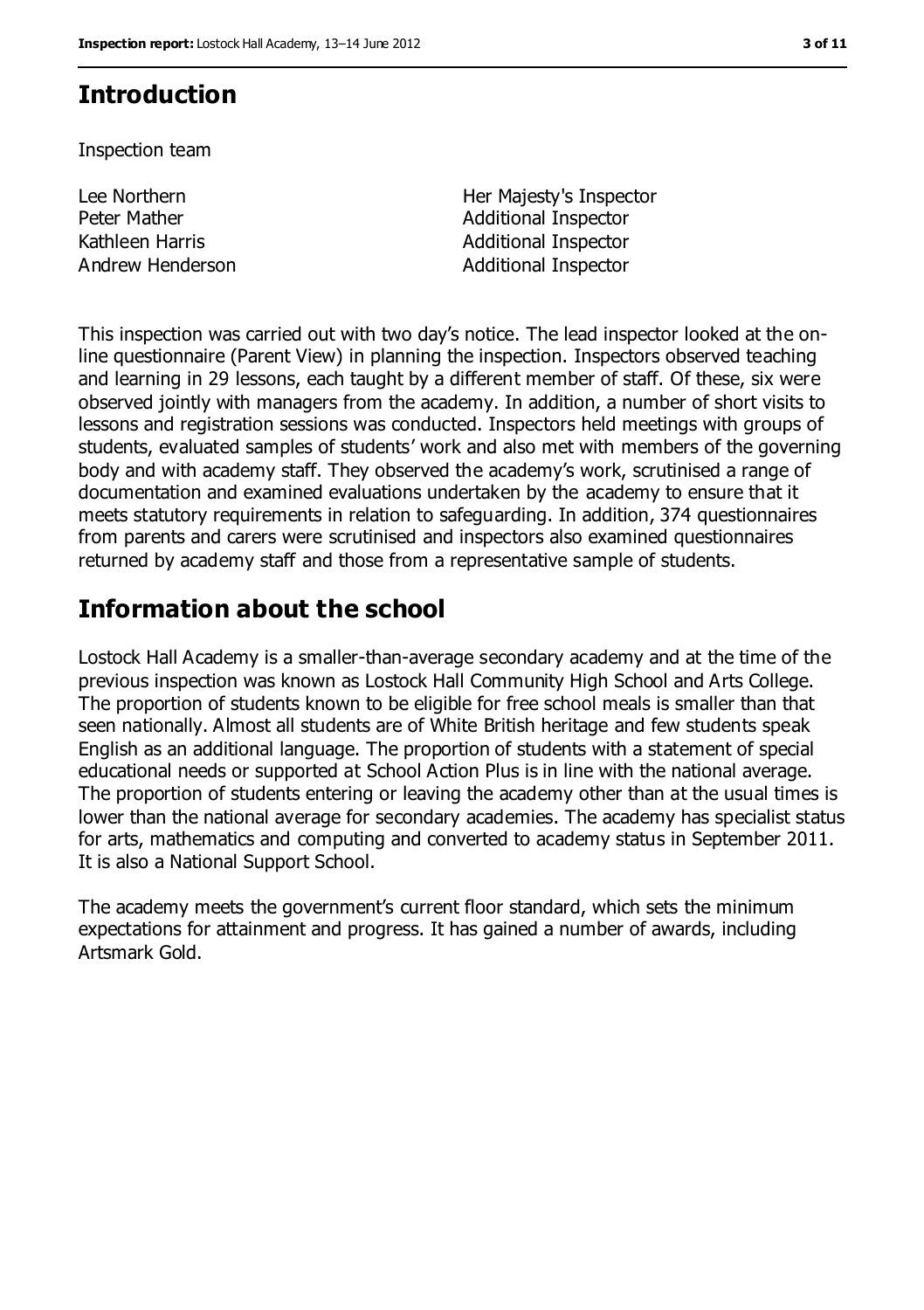**Inspection grades: 1 is outstanding, 2 is good, 3 is satisfactory and 4 is inadequate** Please turn to the glossary for a description of the grades and inspection terms

# **Inspection judgements**

| <b>Overall Effectiveness</b> |  |
|------------------------------|--|
|------------------------------|--|

| <b>Achievement of pupils</b>          |  |
|---------------------------------------|--|
| <b>Quality of teaching</b>            |  |
| <b>Behaviour and safety of pupils</b> |  |
| <b>Leadership and management</b>      |  |

## **Key Findings**

- Lostock Hall Academy is a satisfactory academy. It works hard to secure the support of the community that it serves. Inspectors received a large number of written comments from parents and carers praising the academy that rightly reflects the quality of support for students' safety and well-being. However, the academy is not yet good because teaching and achievement in key subjects is only satisfactory and not enough higher-attaining students reach the highest grades across a range of their GCSE courses. Schools whose overall effectiveness is judged satisfactory may receive a monitoring visit by an Ofsted inspector before their next section 5 inspection.
- While achievement is satisfactory overall, there are strong features to some aspects of the academy's work. For example, students' outcomes in subjects linked to the specialism of art and design and computing are consistently high. However, achievement in a range of other subjects, including in English, mathematics and humanities is only satisfactory overall, and weaknesses in achievement in science have only recently been overcome. In addition, the impact of some teaching and of the curriculum means that some lower- and some higher-attaining students do not achieve as well as they could.
- The good behaviour of the great majority of students makes a notably strong contribution to the academy community. Students respond well in lessons when provided with opportunities to take greater responsibility for their own learning or contribute more actively to group tasks or discussions.
- Leadership and management are good. Attendance is above average and improving, levels of exclusion are falling and referrals to the academy's inclusion facility are low. Support and challenge are provided for weaker teaching through performance management processes and robust action taken where necessary. However, monitoring activities do not focus sharply enough on students' achievement and identified improvement actions sometimes lack sufficient precision to raise the overall quality of teaching and learning more rapidly.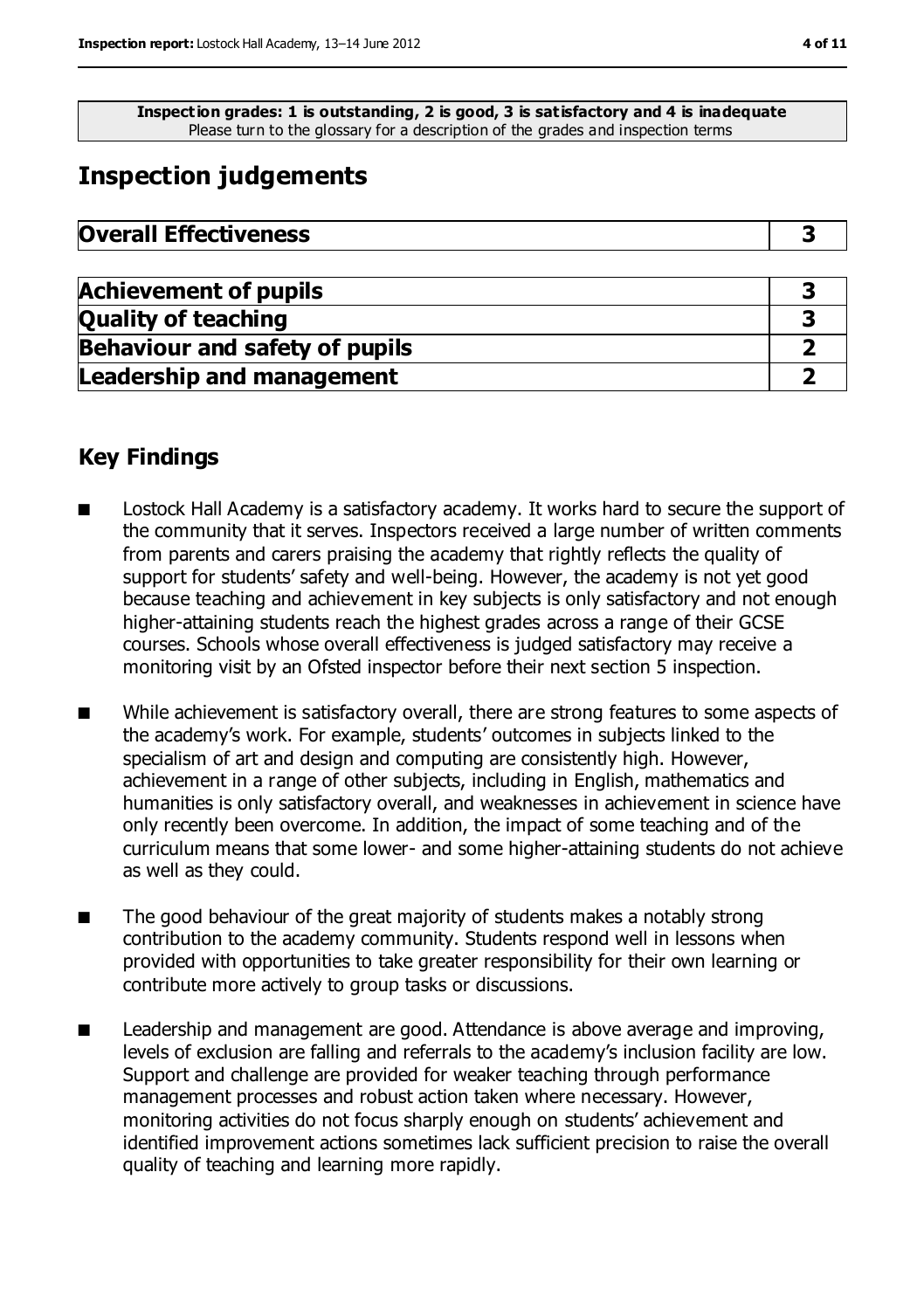### **What does the school need to do to improve further?**

- Raise achievement so that it is at least good by:
	- accelerating further the progress made by all students, particularly in science and for higher-attaining students
	- further refining the curriculum to ensure it meets the needs and aspirations of all groups of students, particularly lower-attaining students, and to strengthen the support for literacy and numeracy across the curriculum.
- Improve teaching so that it is consistently good and outstanding by:
	- making better use of assessment information to meet students' learning needs so that learning activities provide consistently high levels of challenge for all **students**
	- increasing the opportunities for students to be more actively involved in lessons and to take greater responsibility for their own learning
	- strengthen the impact of planned improvements to teaching through a sharper focus in all monitoring activities on students' achievement and by ensuring greater precision in identified improvement actions.

## **Main Report**

#### **Achievement of pupils**

Students join the academy in Year 7 with levels of attainment that are broadly average. They make satisfactory progress overall and, by the end of Key Stage 4, reach broadly average levels of attainment. However, behind this generally satisfactory picture, there exists some variation in performance across the academy, between different subjects and between different groups of students. For example, many students make good progress in a range of GCSE subjects linked to the specialism, particularly in art and design, in computing, and in performing arts, and the many displays around the academy are testament to the quality of students' work in this respect. By contrast, in 2011, outcomes in science were inadequate. However, inspection evidence confirms that actions taken to strengthen leadership and to improve the quality of teaching and broaden the curriculum in science are bringing about rapid and secure improvement. Similarly, although a focus on ensuring that students meet nationally-expected standards in English and mathematics has been the mainstay of the academy's work, the progress made by some higher- and some lowerattaining students across a range of subjects has not been consistently in line with their capabilities. This is because not all teaching is effective in ensuring high levels of challenge for all groups of students and because existing curriculum pathways do not provide more effectively for students of all abilities. The responses of parents and carers indicated that they consider students achieve well at the academy; inspection evidence confirms that, while there are strengths in aspects of the academy's work, achievement is satisfactory overall.

In lessons, students respond well to opportunities to learn collaboratively, to discuss their work and to take greater responsibility for their own learning. In some lessons, teachers emphasise key words and subject-specific language well and this supports the development of students' literacy skills. However, work to ensure that literacy is promoted effectively across all areas of the curriculum is in its infancy and a corresponding focus on numeracy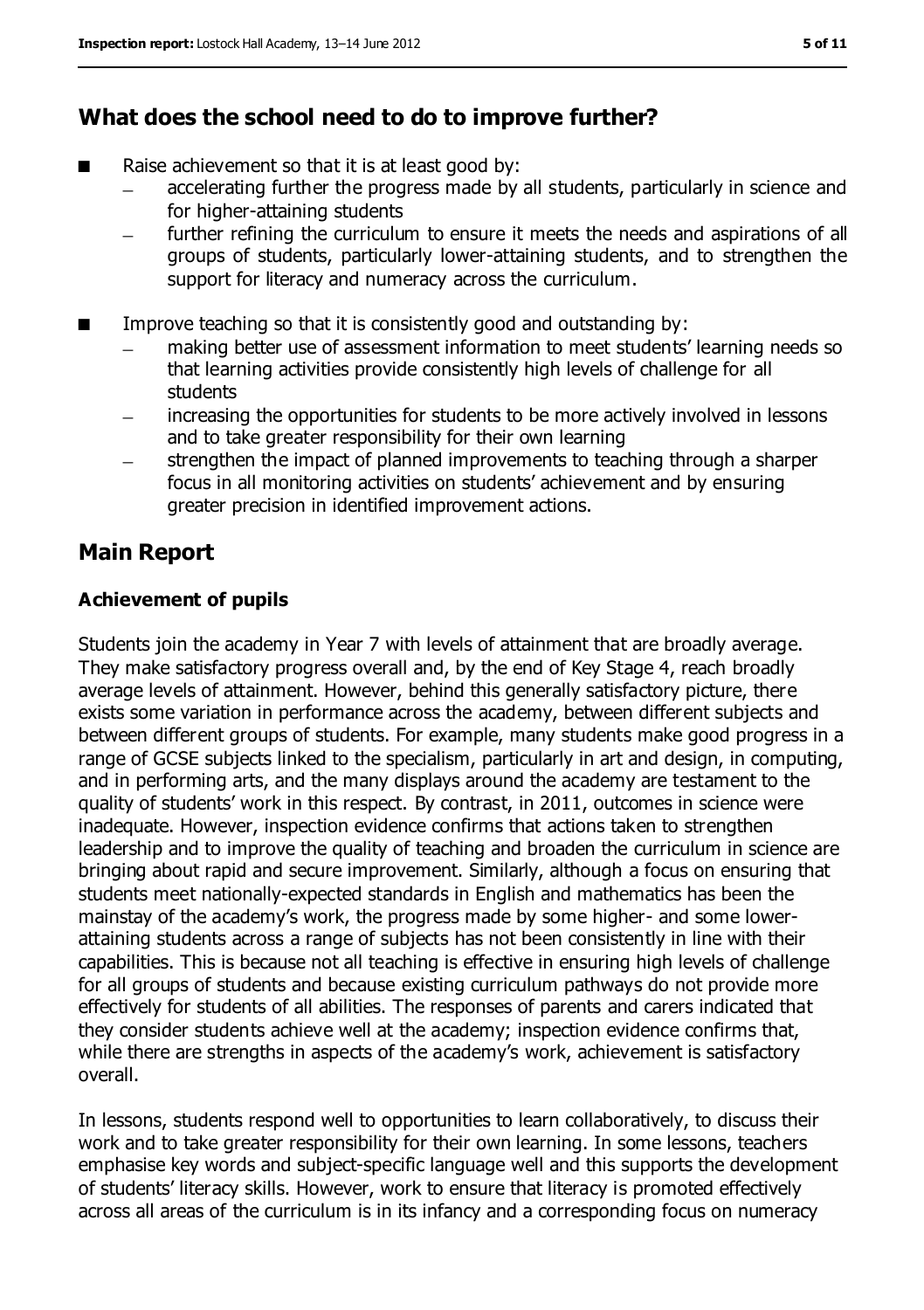across the curriculum is yet to be developed. Support for those students in the early stages of reading is secure and students who read to an inspector were able to break down letter sounds in words in order to read clearly and effectively. The learning and progress of disabled students and for those with special educational needs is also satisfactory. The emphasis on pastoral support for those students at risk of underachievement is a strong feature of the academy's work, including through work in partnership with a range of external agencies. However, progress in lessons for some students with special educational needs is more variable because not all teaching ensures that tasks and activities are adapted sufficiently to enable all students to achieve in line with their capabilities.

#### **Quality of teaching**

The quality of teaching is satisfactory overall, although some good teaching and a small number of outstanding lessons was also seen during the inspection. No inadequate teaching was observed which reflects the quality of the challenge and support provided by academy leaders for less effective practice. A very large majority of parents and carers believes that students are taught well at the academy. Inspection evidence, which evaluated the impact of teaching over time, confirmed that while good and better teaching is a feature of aspects of the academy's work, it is not consistently the case across all subject areas.

Strong relationships, secure subject knowledge and a range of teaching approaches characterise almost all lessons at the academy. In the best lessons, teachers provide learning activities that capture students' interest and challenge them to achieve well. The pace of learning is brisk and teachers' planning clearly identifies how all students, including disabled students and those with special educational needs, will be supported to access tasks and make good progress. The most effective teaching ensures that all students have frequent opportunities to be more actively involved in lessons, share their thoughts and ideas with each other and contribute to class discussion. For example, in an outstanding English lesson, Year 10 students made rapid progress in learning because they developed their responses in small groups and the teacher prompted learning rather than directed it. At appropriate intervals, the teacher guided the students in reflecting on what they had learnt and thereby deepened their understanding.

In less effective teaching, assessment information is not used effectively to ensure that work set is well-matched to the range of abilities in the class, and sometimes all students receive the same task to complete at the same rate. As a result, the progress of some higherattaining students slows because they do not access soon enough work that is more appropriate to their target grades. In addition, in some lessons, learning time is lost when students spend too long copying information unnecessarily from the board or from their text books, or where students listen for too long to teacher input without engaging more actively in learning. The quality of marking and feedback is similarly variable. The best examples provide useful feedback that guides students on how to improve; in some cases, however, books are rarely marked or the comments provided are of a more general nature.

#### **Behaviour and safety of pupils**

Behaviour and safety are good and make a strong contribution to the life of the academy. Students show respect for adults and for each other and instances of bullying are very rare. Any bullying is dealt with very effectively and a number of parents and carers wrote in praise of the academy's response to bullying when it does occur. The academy places great emphasis on safe behaviour, and on developing students' understanding of their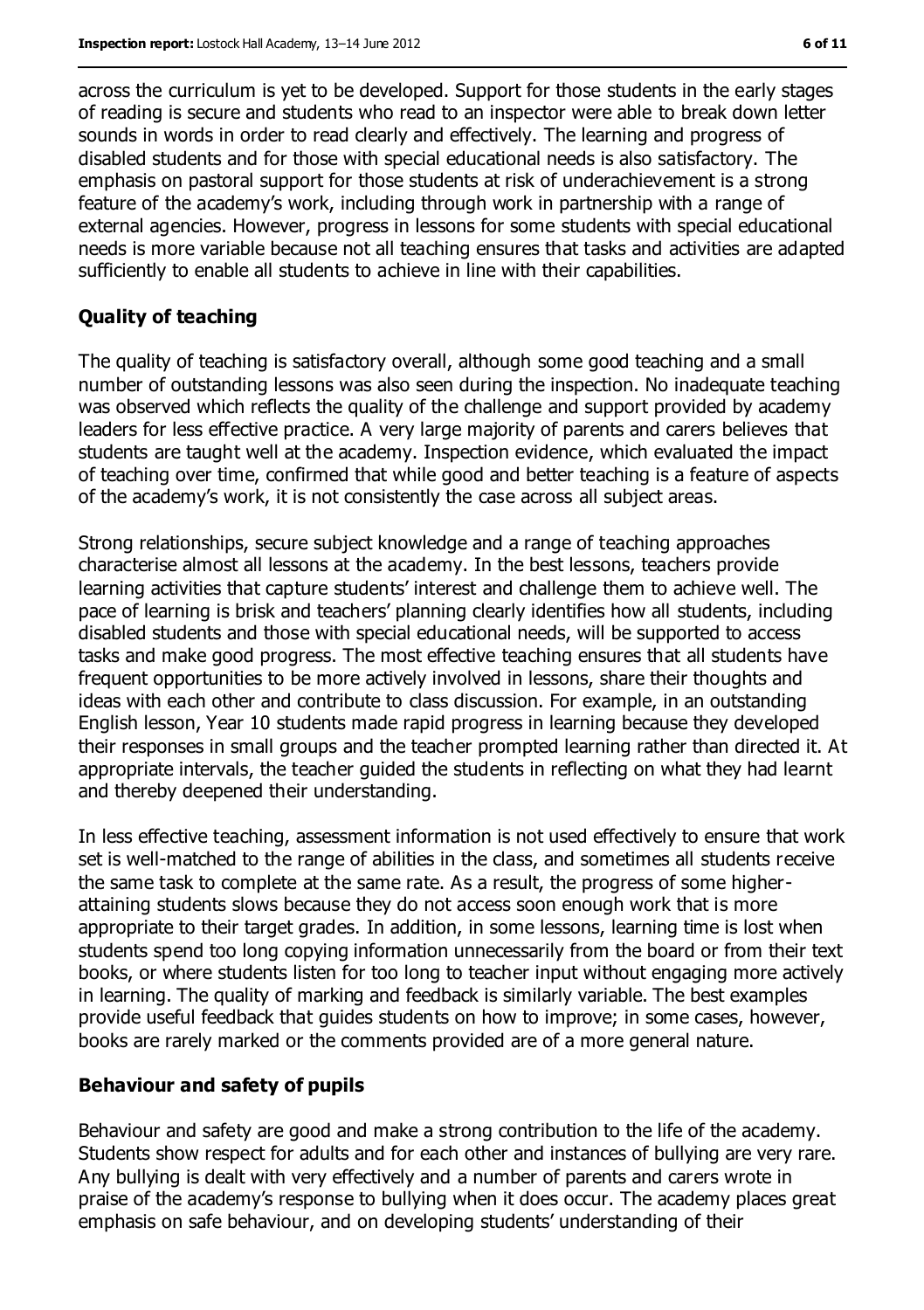responsibilities to the academy, to each other and to themselves. This can be seen in the downward trend in exclusions and in the number of referrals to the academy's own inclusion facility. Nevertheless, some students and a number of parents and carers identified that, on rare occasions, some low-level disruption to learning does take place. Although students recognise that the procedures for managing behaviour are clear and fair, they report that, in some instances, these are not consistently applied by all members of staff.

Attendance is above average and levels of persistent absence are low. Students' good punctuality to school and to lessons ensures that little learning time is lost. The rigorous monitoring of attendance and the prompt action taken to support students in attending school regularly are effective in ensuring that attendance continues to improve. Students have a good understanding of the potential dangers of new technologies and their good behaviour in laboratories and workshops ensures that potential risks are kept to a minimum.

#### **Leadership and management**

The headteacher has provided a strong and very effective lead in establishing the reputation of the academy and, as a result, it is well-regarded in the local community. High standards of achievement within the academy's specialist subjects have been maintained and the track record of leaders and managers in securing good behaviour and attendance over time is seen in a trend of improvement in both aspects. Through performance management structures, appropriate action is taken to provide support and challenge for weaker aspects of provision. Students enjoy coming to the academy and parents and carers express their full support for the academy in all aspects of its work. Safeguarding procedures at the time of the inspection met all statutory requirements and record keeping and procedures in relation to child protection were very secure.

Although overall levels of attainment have declined relative to schools nationally, robust and effective action has been taken to raise achievement, most notably in science. Similarly, the impact of support for the achievement of higher-attaining students is seen in a rising proportion that is now on track to achieve the highest grades at GCSE, particularly in mathematics. The monitoring of teaching involves leaders at all levels and middle leaders are developing their roles well. However, although a range of monitoring activities is undertaken, it does not take sufficient account of achievement outcomes, including for different groups of students, in evaluating the effectiveness of provision. As a result, improvement planning lacks a sufficiently sharp focus on outcomes and the improvement priorities identified through monitoring processes do not focus with sufficient precision on improving the quality of students' learning and progress.

The governing body works closely alongside leaders and managers at the academy. It is effective in challenging the academy for its performance and provides good support, including during the conversion to academy status. Equality of opportunity is promoted well and the academy community is one where discrimination in any form is not tolerated. Differences in the rates of progress of different groups of students are closing. The curriculum is built substantially around a broad range of academic courses, and provides well for the development of students' spiritual, moral, social and cultural understanding. In addition, opportunities provided through a package of alternative provision are helping to support the engagement and progress of a small number of students most at risk of underachievement. However, existing curriculum pathways at Key Stage 4 do not provide a sufficiently broad range of accreditation to meet the needs and aspirations of all lowerattaining students. As a result, the impact of the curriculum is satisfactory overall.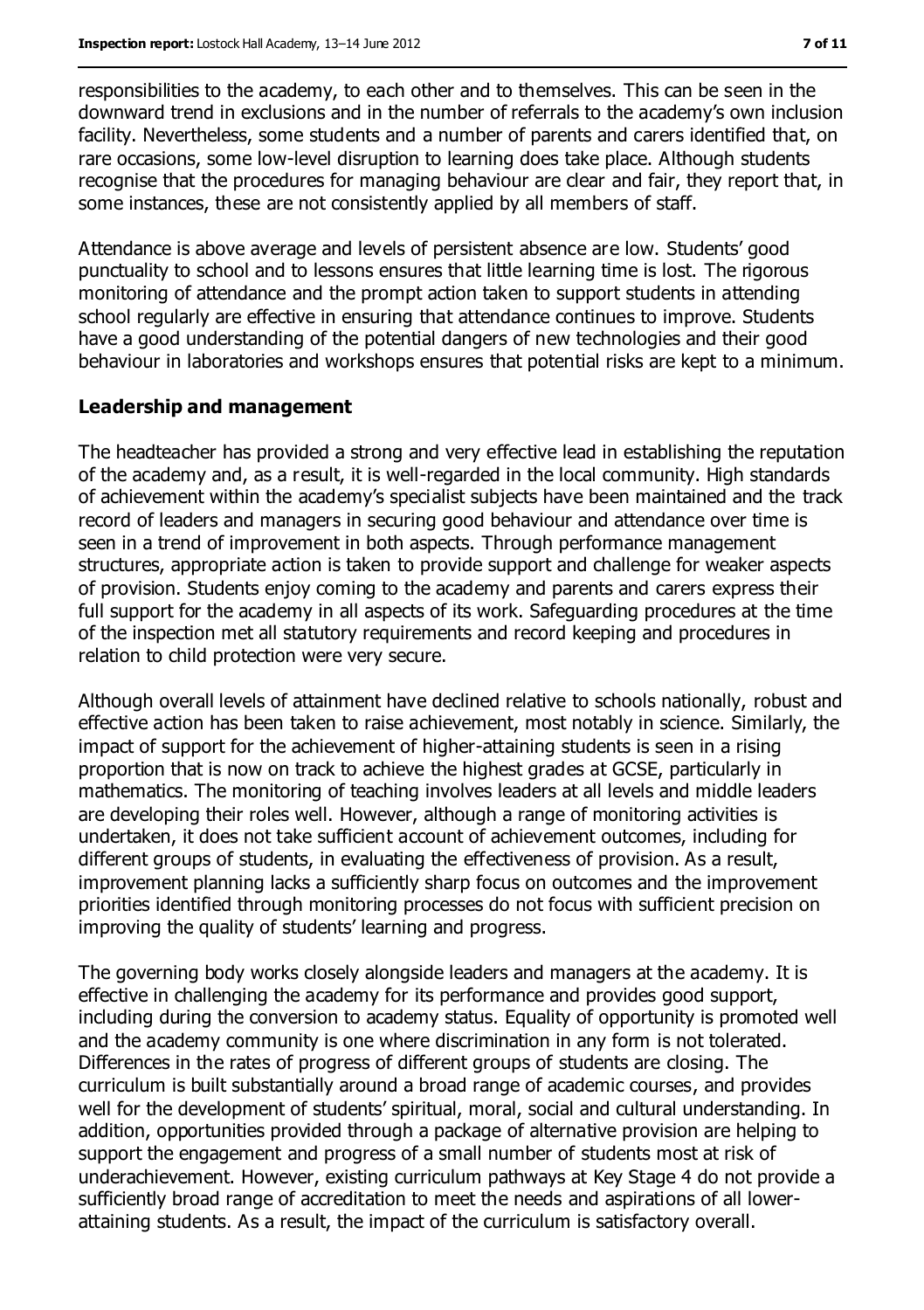## **Glossary**

| What inspection judgements mean |  |  |
|---------------------------------|--|--|
|---------------------------------|--|--|

| Grade   | <b>Judgement</b> | <b>Description</b>                                                                                                                                                                                                            |  |
|---------|------------------|-------------------------------------------------------------------------------------------------------------------------------------------------------------------------------------------------------------------------------|--|
| Grade 1 | Outstanding      | These features are highly effective. An outstanding school<br>provides exceptionally well for all its pupils' needs.                                                                                                          |  |
| Grade 2 | Good             | These are very positive features of a school. A school that is<br>good is serving its pupils well.                                                                                                                            |  |
| Grade 3 | Satisfactory     | These features are of reasonable quality. A satisfactory school<br>is providing adequately for its pupils.                                                                                                                    |  |
| Grade 4 | Inadequate       | These features are not of an acceptable standard. An<br>inadequate school needs to make significant improvement in<br>order to meet the needs of its pupils. Ofsted inspectors will<br>make further visits until it improves. |  |

## **Overall effectiveness of schools**

|                       | Overall effectiveness judgement (percentage of schools) |      |                     |                   |
|-----------------------|---------------------------------------------------------|------|---------------------|-------------------|
| <b>Type of school</b> | <b>Outstanding</b>                                      | Good | <b>Satisfactory</b> | <b>Inadequate</b> |
| Nursery schools       | 54                                                      | 42   |                     |                   |
| Primary schools       | 14                                                      | 49   | 32                  |                   |
| Secondary schools     | 20                                                      | 39   | 34                  |                   |
| Special schools       | 33                                                      | 45   | 20                  |                   |
| Pupil referral units  | 9                                                       | 55   | 28                  |                   |
| All schools           | 16                                                      |      |                     |                   |

New school inspection arrangements have been introduced from 1 January 2012. This means that inspectors make judgements that were not made previously.

The data in the table above are for the period 1 September to 31 December 2011 and represent judgements that were made under the school inspection arrangements that were introduced on 1 September 2009. These data are consistent with the latest published official statistics about maintained school inspection outcomes (see [www.ofsted.gov.uk\)](../../../../lnorthern/AppData/Local/Microsoft/lnorthern/AppData/Local/Microsoft/lnorthern/AppData/Local/Microsoft/Windows/Temporary%20Internet%20Files/Content.IE5/QOIJOKAK/www.ofsted.gov.uk).

The sample of schools inspected during 2010/11 was not representative of all schools nationally, as weaker schools are inspected more frequently than good or outstanding schools.

Primary schools include primary academy converters. Secondary schools include secondary academy converters, sponsor-led academies and city technology colleges. Special schools include special academy converters and non-maintained special schools.

Percentages are rounded and do not always add up exactly to 100.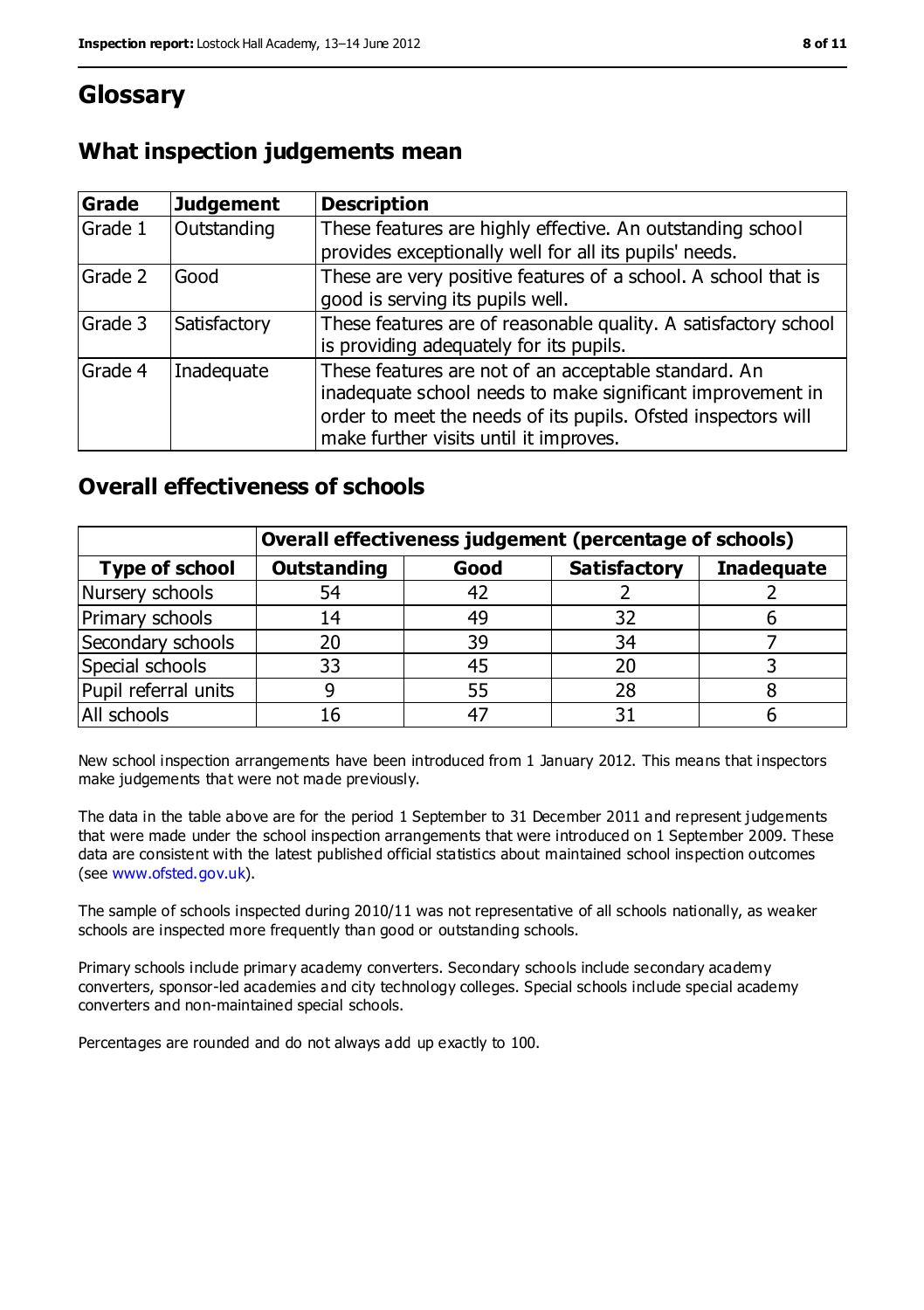# **Common terminology used by inspectors**

| Achievement:                  | the progress and success of a pupil in their learning and<br>development taking account of their attainment.                                                                                                           |
|-------------------------------|------------------------------------------------------------------------------------------------------------------------------------------------------------------------------------------------------------------------|
| Attainment:                   | the standard of the pupils' work shown by test and<br>examination results and in lessons.                                                                                                                              |
| Attendance                    | the regular attendance of pupils at school and in lessons,<br>taking into account the school's efforts to encourage good<br>attendance.                                                                                |
| Behaviour                     | how well pupils behave in lessons, with emphasis on their<br>attitude to learning. Pupils' punctuality to lessons and their<br>conduct around the school.                                                              |
| Capacity to improve:          | the proven ability of the school to continue improving based<br>on its self-evaluation and what the school has accomplished<br>so far and on the quality of its systems to maintain<br>improvement.                    |
| Floor standards               | the national minimum expectation of attainment and<br>progression measures                                                                                                                                             |
| Leadership and<br>management: | the contribution of all the staff with responsibilities, not just<br>the governors and headteacher, to identifying priorities,<br>directing and motivating staff and running the school.                               |
| Learning:                     | how well pupils acquire knowledge, develop their<br>understanding, learn and practise skills and are developing<br>their competence as learners.                                                                       |
| Overall effectiveness:        | inspectors form a judgement on a school's overall<br>effectiveness based on the findings from their inspection of<br>the school.                                                                                       |
| Progress:                     | the rate at which pupils are learning in lessons and over<br>longer periods of time. It is often measured by comparing<br>the pupils' attainment at the end of a key stage with their<br>attainment when they started. |
| Safety                        | how safe pupils are in school, including in lessons; and their<br>understanding of risks. Pupils' freedom from bullying and<br>harassment. How well the school promotes safety, for<br>example e-learning.             |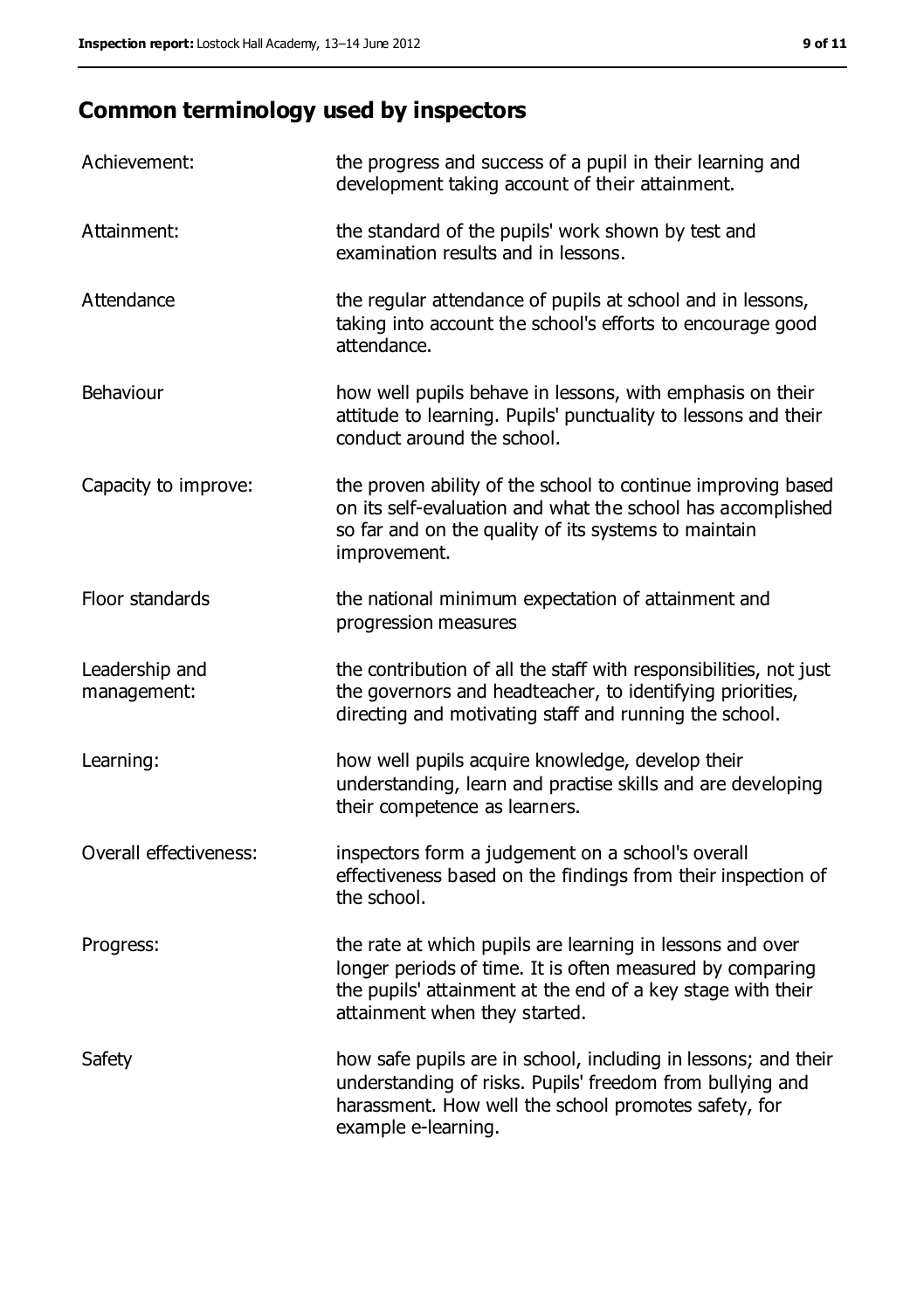#### **This letter is provided for the school, parents and carers to share with their children. It describes Ofsted's main findings from the inspection of their school.**



15 June 2012

Dear Students

#### **Inspection of Lostock Hall Academy, Preston, PR5 5UR**

You will remember that a team of inspectors visited your academy recently. We took careful note of the views that you expressed in our meetings with you and in the questionnaires that you completed for us.

We judged that your academy is providing you with a satisfactory standard of education, although we found that overall levels of achievement should be higher, particularly in science and for those of you aiming for the highest grades at GCSE. We have, therefore, asked the academy leaders and managers, and the governing body, to ensure that plans to improve the quality of teaching that you receive take greater account of your achievement and that, by improving teaching, this leads to improvements in the progress you make in lessons.

We also found that your academy works very effectively to ensure you have a safe learning environment where bullying is not tolerated. You told us that in a few of your lessons your learning is sometimes disturbed by other students. Some of your parents and carers commented on the same issue, although we concluded that disruption to learning in lessons is very uncommon.

As a result of our findings, we have asked that teachers ensure that all of you are regularly challenged to produce your best work in every lesson. We have also said that you should be encouraged to take part more actively in lessons and to take greater responsibility for your own learning. Finally, we have asked leaders and managers to further develop the curriculum in Key Stage 4 to ensure that the choices available meet more closely the needs and aspirations of all students.

You can also play your part in improving Lostock High Academy by continuing to attend regularly, behaving well and working hard. I wish you every success for the future.

Yours sincerely,

Lee Northern Her Majesty's Inspector